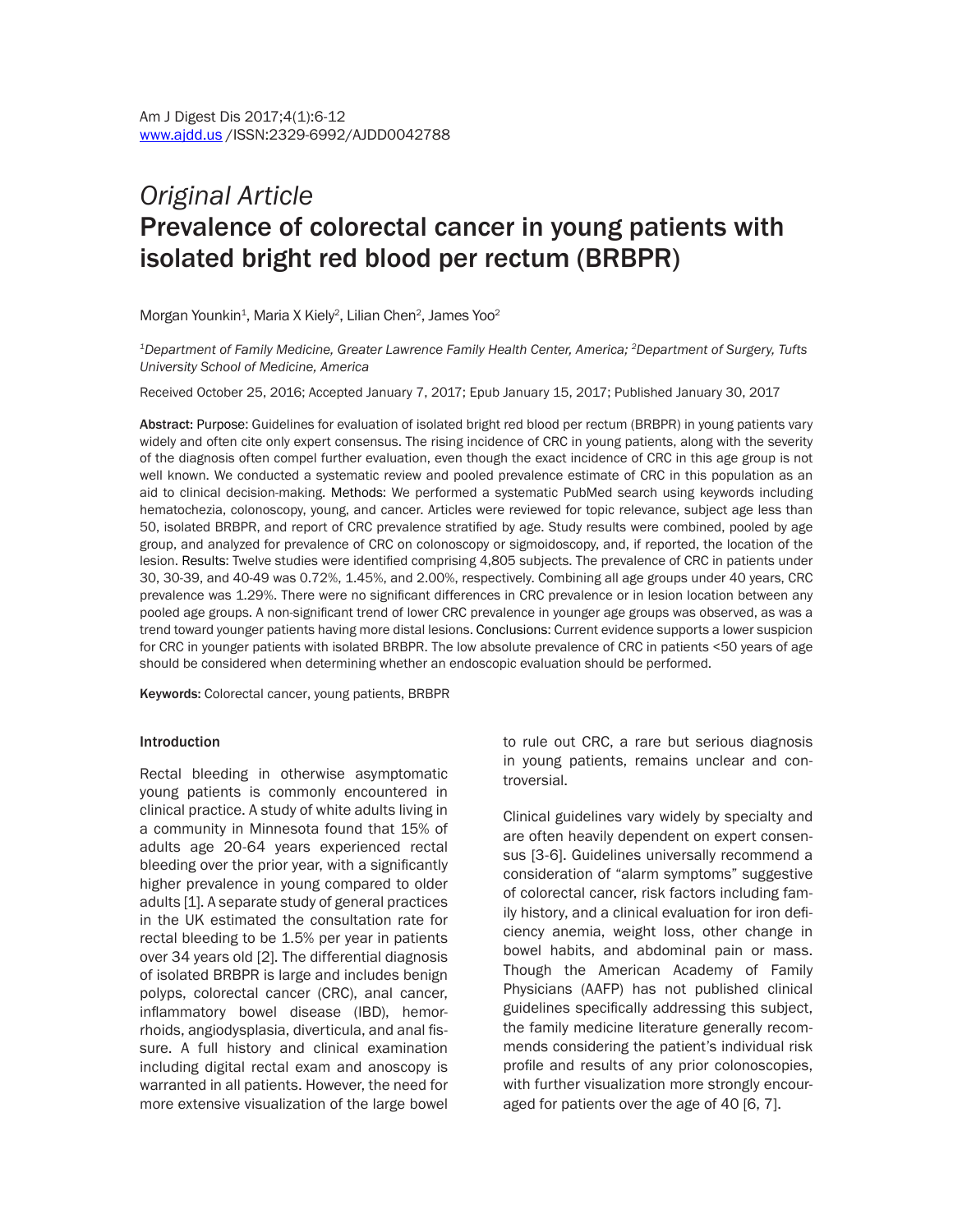

Point of care risk stratification of individual patients depends on a variety of factors, including the prevalence of CRC in the patient's age group. Numerous smaller retrospective studies have evaluated the prevalence of CRC in young patients referred to colonoscopy for isolated BRBPR. However, clinical guidelines offer disparate recommendations, often with low quality supporting evidence [3-5]. We conducted a systematic literature review and pooled prevalence estimate of CRC in this population as an aid to clinical decision-making.

# Methods

# *Search strategy*

A systematic review was performed with the aim of identifying the prevalence of CRC as determined by direct colonic visualization in young patients with isolated BRBPR. We searched PubMed for original research using the following term: colonoscopy OR sigmoidoscopy AND [((blood rectum) OR hematochezia) AND cancer young]. This search yielded 72 articles (Figure 1). Reference lists of included studies were systemically searched, and cited studies were included if they met the inclusion criteria and had not otherwise been identified by the PubMed search.

# *Inclusion criteria*

Articles were included if the research was original, study subjects were less than 50 years old, presenting symptoms were isolated rectal bleeding without other symptoms or red flags (i.e., anemia, weight loss, extensive family history of CRC), successful visualization of the colon either by colonoscopy or sigmoidoscopy, and report of CRC prevalence stratified by age group.

# *Exclusion criteria*

Articles were excluded if the topic was not relevant (by evaluation of title, abstract, or manuscript body), the study represented results found in an included article, symptoms were present beyond rectal bleeding at presentation, pre-

valence estimates were not stratified by a comparable age group, and if the sample of patients who underwent colonoscopy/sigmoidoscopy was selected by factors other than the isolated presence of BRBPR. Articles not in English or Spanish were excluded. After exclusion, 12 studies were selected (Table 1; Figure 1). 10 of these studies were identified from the systematic PubMed search, and 2 were identified from included study reference lists.

# *Case definition*

A case of colorectal cancer (CRC) was defined as: biopsy with pathology confirming colorectal cancer from a specimen obtained during initial colonic visualization after referral for colonoscopy. Patients with all other findings (including adenomas and polyps) were placed in the non-CRC category in the present analysis*.*

# *Data extraction*

The following study-specific data were extracted: specified presenting symptoms required for inclusion/exclusion, age group, method of colon visualization, study population size, number with CRC confirmed on biopsy, number with no CRC, location of CRC (distal or proximal; proximal defined as proximal to the splenic flexure and distal defined as distal to the splenic flexure), study time period, and study location.

# *Statistical analysis*

Study results were combined and pooled by age group (age groups were determined by the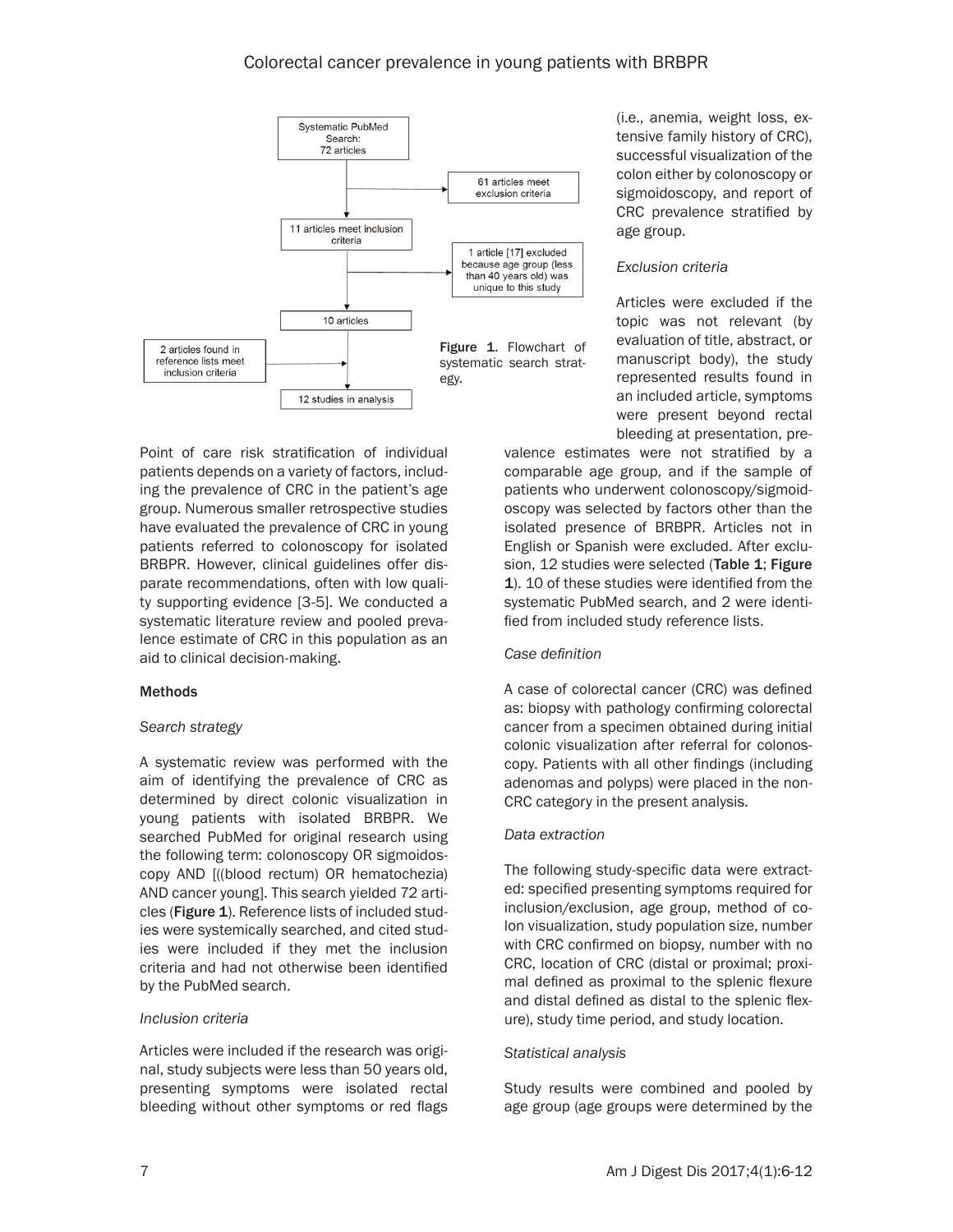| Study                           | Setting                                                                 | Population                         | Intervention                        | Symptoms                                        | Sample Size                       | Gender                  |
|---------------------------------|-------------------------------------------------------------------------|------------------------------------|-------------------------------------|-------------------------------------------------|-----------------------------------|-------------------------|
| Williamson et al 2015 [8]       | Australia, tertiary care center                                         | Women <30 yo                       | Colonoscopy                         | BRBPR, no anemia, no FH                         | 1/48 (no location)                | 48 female               |
| Khalid et al 2011 [9]           | Pakistan, tertiary care center                                          | $<$ 40 yo                          | Colonoscopy                         | BRBPR, asx, neg FH, no anemia                   | 4/248 (4 distal)                  | 257 male,<br>122 female |
|                                 |                                                                         | 40-50 yo                           |                                     |                                                 | 5/131 (5 distal)                  |                         |
| Nikpour and Asgari 2008<br>[10] | Iran, tertiary care center                                              | $<$ 40 yo                          | Colonoscopy                         | BRBPR, asx, neg FN, no anemia                   | 4/177 (4 distal)                  | Unknown                 |
|                                 |                                                                         | <40 yo who declined<br>colonoscopy | Flex sig                            |                                                 | 0/94                              | 41 male, 53<br>female   |
| Acosta et al 1994 [11]          | USA, Naval Medical Center                                               | $<$ 40 yo                          | Colonoscopy                         | <b>Isolated BRBPR</b>                           | 1/280                             | Unknown                 |
| Helfand et al 1997 [12]         | USA: VA health system                                                   | 50y                                | Rigid sig                           | <b>BRBPR on ROS</b>                             | 0/58                              | Unknown                 |
| Spinzi et al 2007 [13]          | Italy, 14 open-access endoscopy<br>depts                                | 30-40 yo                           | Colonoscopy                         | BRBPR, neg FH, no anemia, no<br>weight loss     | 2/312 (2 distal)                  | 198 male,<br>114 female |
|                                 |                                                                         | 40-50 yo                           |                                     |                                                 | 2/310 (1 distal, 1 prox)          | 192 male,<br>118 female |
| Eckardt et al 2002 [14]         | Germany, community endoscopy<br>referral dept                           | $<$ 40 yo                          | Colonoscopy                         | Scant BRBPR                                     | 3/89 (all distal)                 | Unknown                 |
| Manzotti et al 2013 [15]        | Argentina, urban outpatient<br>endoscopy unit                           | $< 50$ yo                          | Colonoscopy                         | BRBPR, not high risk CRC                        | 19/1203 (all distal)              | 614 male,<br>589 female |
| Liou et al 2007 [16]            | Taiwan, University open-access<br>colonoscopy referral dept             | $30$ yo                            | Colonoscopy                         | Rectal bleeding; neg FH                         | 1/96 (1 distal)                   | 333 male,<br>217 female |
|                                 |                                                                         | 30-39 yo                           |                                     |                                                 | 8/199 (1 prox)                    |                         |
|                                 |                                                                         | 40-49 yo                           |                                     |                                                 | $12/255$ (1 prox)                 |                         |
| Carlo et al 2006 [17]*          | Italy, University open-access<br>endoscopy dept                         | $<$ 45 yo                          | Colonoscopy                         | Hematochezia, no blood mixed w/<br>stool, no FH | 0/180                             | Unknown                 |
| Wong et al 2004 [18]            | USA, tertiary care center and VA<br>health system                       | $50$ yo                            | Colonoscopy                         | BRBPR, no FH, weight loss, h/o<br>CRC, colitis  | 4/223 (all distal)                | Unknown                 |
| Mulcahy et al 2002 [19]         | USA, tertiary care centers, military<br>health center, VA health system | $<$ 40 yo                          | Colonoscopy                         | Hematochezia, no other abd sx                   | 2/165 (2 distal)                  | Unknown                 |
|                                 |                                                                         | 40-49 yo                           |                                     |                                                 | 6/347 (3 distal, 3 isolated prox) |                         |
| Lewis et al 2001 [20]           | USA, tertiary care center                                               | $30$ yo                            | Flex sig (59%) or colonoscopy (41%) | Hematochezia                                    | 0/133                             | 261 male,<br>309 female |
|                                 |                                                                         | 30-39 yo                           |                                     |                                                 | 0/181                             |                         |
|                                 |                                                                         | 40-49 yo                           |                                     |                                                 | 1/256                             |                         |

# Table 1. Characteristics of studies meeting inclusion criteria

\*Carlo et al 2006 [14] was not included in the pooled analysis because the age group <45 years old was unique to this study. All other studies in this table were included in the pooled analysis. Gender is included in this the original study.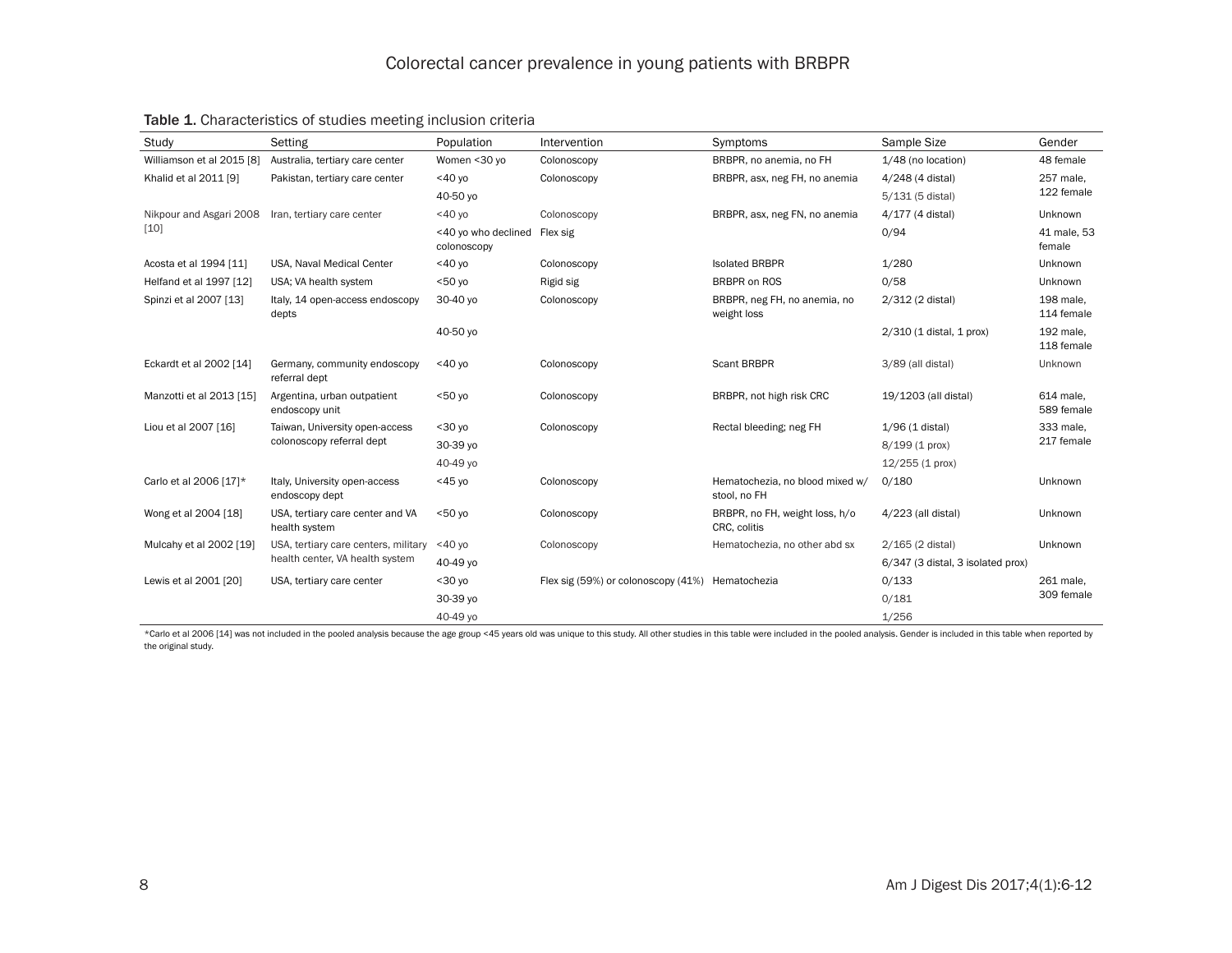

Figure 2. The proportion of subjects drawn from each study by pooled age groups.

Table 2. Prevalence of CRC in pooled age groups. 95% CI calculated by Wilson procedure with continuity correction

| Age group        | <b>CRC</b> prevalence<br>(95% CI)     | $n$ (CRC) | Location                             | Number of studies |
|------------------|---------------------------------------|-----------|--------------------------------------|-------------------|
| $<$ 30 yo        | $0.72(0.12-2.87)$                     | 277(2)    | 1 distal<br>1 unknown                | 3                 |
| $<$ 40 yo        | 1.33 (0.76-2.28)                      | 1053 (14) | 13 distal<br>1 unknown               | 5                 |
| 30-39 yo         | 1.45 (0.74-2.74)                      | 692 (10)  | 9 distal<br>1 proximal               | 3                 |
|                  | All <40 yo 1.29 (0.86-1.91) 2022 (26) |           | 23 distal<br>1 proximal<br>2 unknown | 9                 |
| 50 <sub>vo</sub> | 1.56 (1.01-2.36)                      | 1484 (23) | 23 distal                            | 3                 |
| 40-49 yo         | 2.00 (1.34-2.96)                      | 1299 (26) | 20 distal<br>5 proximal<br>1 unknown | 5                 |

presentation of the data in the original study; all studies presented pooled results with age group as a categorical variable rather than individual subject age as a discrete variable). The prevalence of CRC on colonoscopy or sigmoidoscopy, and, if reported, the location of the lesion, were reported by age group. 95% Confidence Intervals for prevalence were calculated by Wilson procedure with continuity correction. Chi-square and Fisher's Exact were used when appropriate. Alpha was set at 0.05.

### **Results**

### *Characteristics of included studies*

Thirteen relevant studies with appropriately reported data were identified, comprising a total of 4,985 subjects (Table 1). An Italian study [17] with 180 subjects was excluded as the sole age category was <45 years old, a category found in no other study (0 of 180 subjects had CRC in this study). Therefore, 4,805 subjects from 12 studies were similarly age categorized to facilitate comparison and were thus included in the pooled analyses (Figure 1).

The studies all analyzed outcomes of colonoscopies completed for initial evaluation of isolated BRBPR. Though studies had various long-term follow-up, the present analysis concerns only the outcome of the immediate workup following initial identification of isolated BRBPR. Most endoscopy units were described as "open-access", indicating that colonoscopies were performed after referral from primary care clinicians without additional pre-screening.

The largest study [15], conducted in Argentina, had 1,203 subjects, 25% of the pooled total. The largest 4 studies had a combined 2,887 subjects, 60% of the total [13,

15, 16, 19]. Though these large studies comprised the majority of the pooled subjects, no age group aside from the <50 years old age group, where 81% of subjects were from the large Argentina study [15], was dominated by a single study (Figure 2). The large study conducted in Argentina was accessible only as an abstract, though it was included in the analysis as the abstract contained the data necessary for the pooled prevalence estimates. The selected studies were all retrospective reviews of consecutive colonoscopies, and consequently the clinical decision to refer for colonoscopy was not standardized. Rather, the studies collected data from medical records or standard questionnaires completed at the time of the colonoscopy or sigmoidoscopy.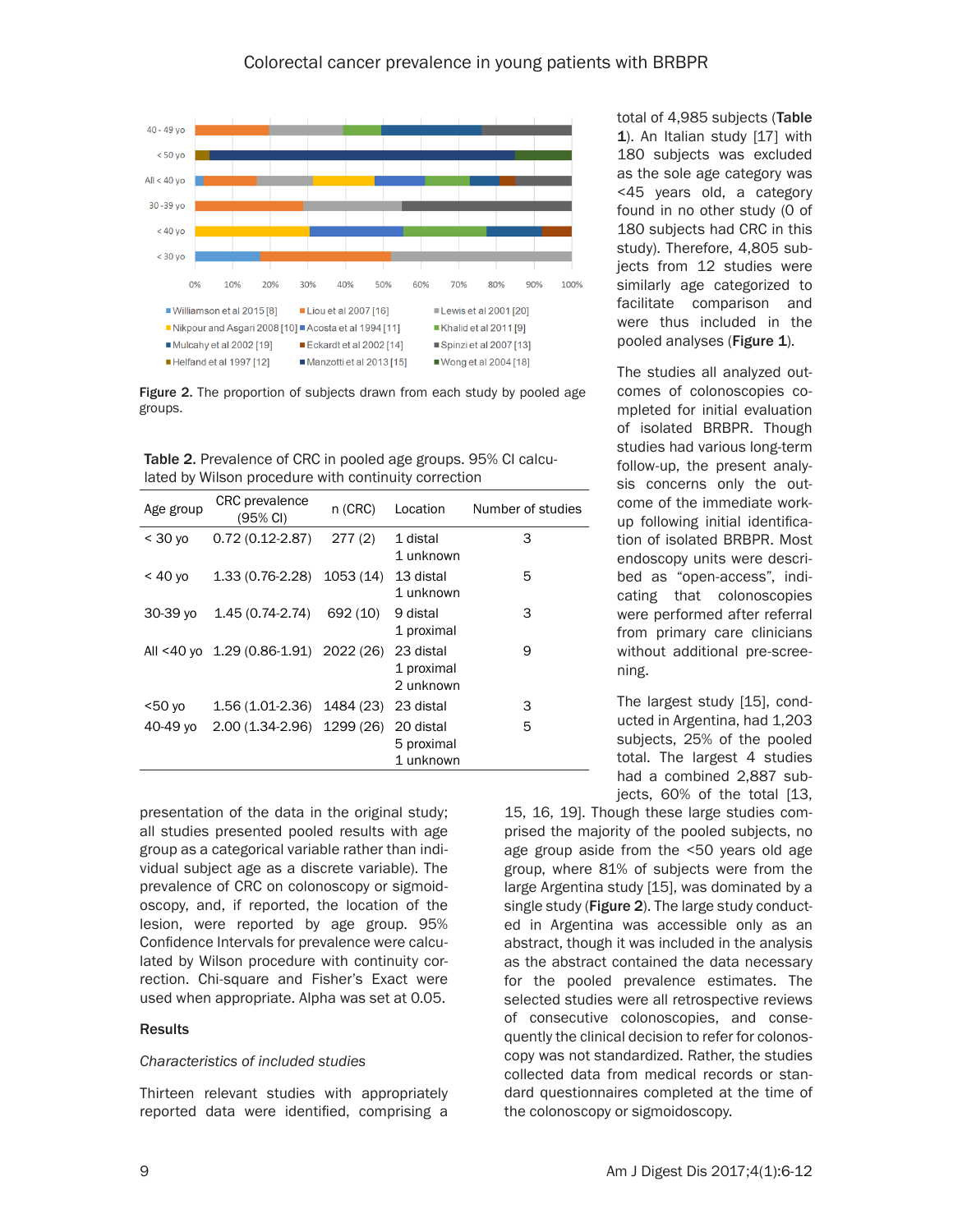



# *Demographics of the pooled study subjects*

Because the included studies variably reported demographic data, and individual level data was not available, demographic variable availability was limited beyond age group designation. For the 72% of pooled subjects whose study reported gender (6 of 12 studies reported gender), 45% were female and 55% were male.

34% (1,643/4,805) of subjects were in studies conducted in the USA, 15% (711/4,805) of subjects were in studies in European countries, and 14% of subjects (650/4,805) were enrolled in studies conducted in Iran or Pakistan. One study [12] was conducted in the Veterans Health Administration and included 58 subjects, 3% of the USA total.

Of the pooled study subjects, 95.2% (4,575/ 4,805) underwent colonoscopy, 3.6% flexible sigmoidoscopy (172/4,805; two studies reported flexible sigmoidoscopy if the patient deferred colonoscopy), and 1.2% rigid sigmoidoscopy (58/4,805; one study reported only rigid sigmoidoscopy).

Each study reported results by age groups (Table 2). As individual level data was not available, results were pooled only when age group definitions were identical. Therefore, age categories were determined by the source studies. The following unique age categories were therefore utilized, based on how they were reported in the individual studies: <30 yo, 30-39 yo, <40 yo,  $40-49$  yo, and  $50$  yo (Table 2). A composite age group for all <40 yo (comprising all subjects in previously mentioned <30 yo, 30- 39 yo, and <40 yo categories) was also used.

In three studies, patients were evaluated in a group that was less than 30 years of age, which comprised 5.8% (277/4,805) of the subjects. In three studies, patients were evaluated in a group that was 30-39 years old, and this comprised 14.4% (692/4,805) of the subjects. In five studies, subjects were evaluated as a group that was

less than 40 years of age, which comprised 22.0% (1053/4,805) of the subjects. All studies that evaluated subjects aged less than 40 years old were pooled in a combined group known as "all <40 years old". This combined group comprising 42.1% of the subjects (2022/4,805). In five studies, patients were evaluated in a group that was 40-49 years old, which comprised 27.0% (1,299/4,805) of the subjects. In three studies, patients were evaluated in a group that was less than 50 years of age, which comprised 30.9% (1,484/4,805) of the subjects.

# *Pooled prevalence estimates*

There were no significant differences in CRC prevalence between any pooled age groups (Table 2). There was a moderate trend of higher CRC prevalence in older age groups (Figure 3). Patients under 30 years old had 0.72% prevalence of CRC (2/277). Patients age 30-39 had 1.45% prevalence of CRC (10/692). For combined all age groups under 40 years old, CRC prevalence was 1.29% (2/2,022). Patients with an age between 40-49 years had CRC prevalence 2.00% (26/1,299).

# *Location of lesions*

There was no significant difference in CRC lesion location between any pooled age groups, though there was a trend toward more proximal lesions in older age groups (Table 2). In the combined "all subjects under 40 years old" group there were 26 total CRC lesions: 23 distal, 1 proximal, and 2 of unreported location.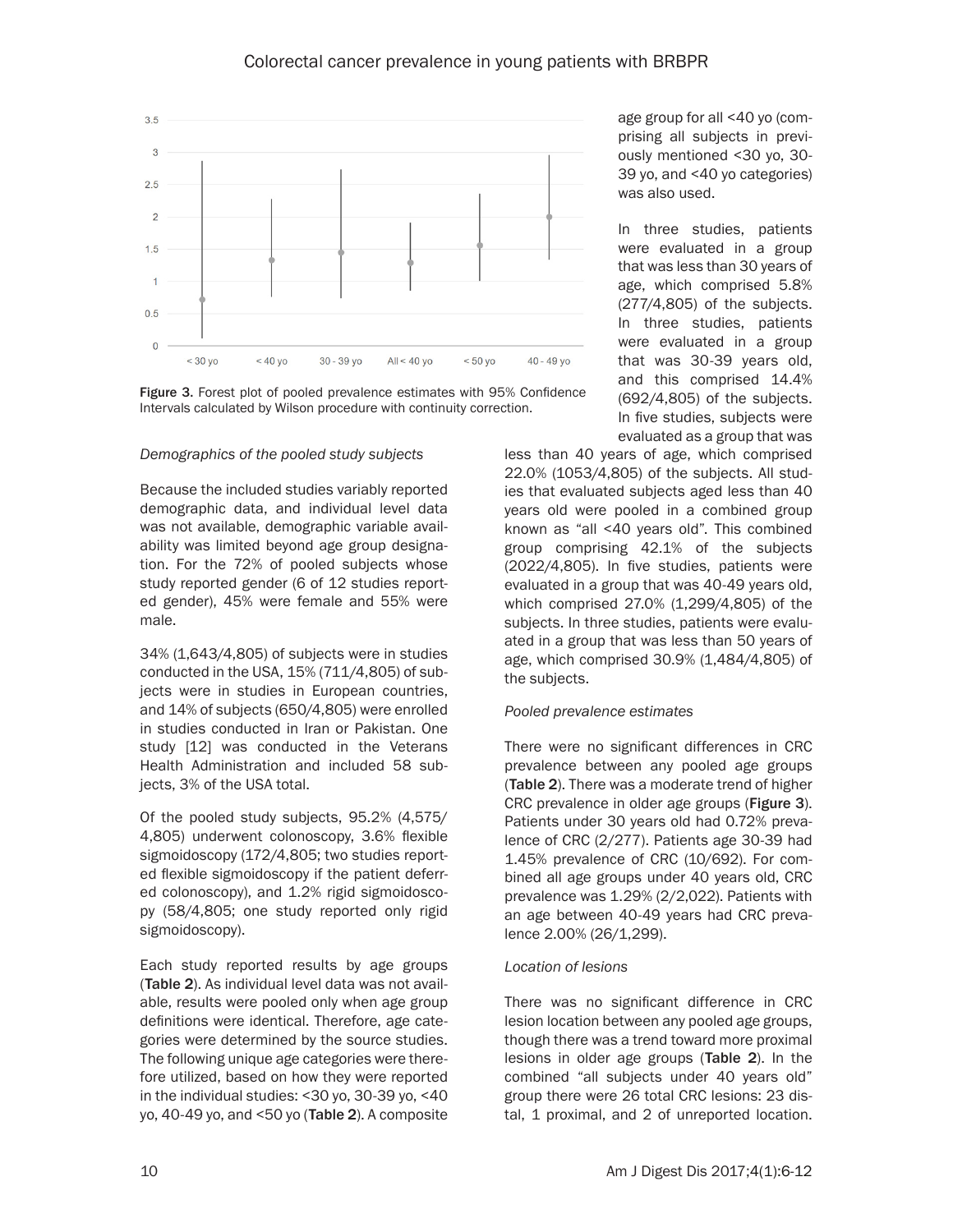This increased in the 40-49 year old age group: 20 distal lesions, 5 proximal lesions, and 1 lesion of unreported location.

# **Discussion**

This pooled analysis did not reveal any significant difference in CRC prevalence by age group in patients under 50 years old presenting with isolated BRBPR. Moreover, no differences were noted by location of lesions within the colon. A slight and non-significant trend of lower CRC prevalence in younger age groups was observed, as was a trend toward younger patients having more distal lesions. Though the width of the Confidence Intervals may elicit concern that this analysis is underpowered, we deferred a post-hoc power analysis given concerns of accuracy and utility [21]. The low absolute prevalence of CRC in younger patients presenting with isolated BRBPR (close to 1%) may encourage clinicians to initially manage this clinical situation more conservatively, especially if lesions suspicious for bleeding are found on rectal exam or anoscopy.

The main limitation in the present study, aside from heterogeneity of source study methods and case definitions, is the likely sampling bias introduced by the clinical decision to refer to colonoscopy, which was a non-uniform inclusion criteria. However, this likely biases our study toward a higher prevalence of CRC given that clinicians are more likely to refer to colonoscopy and encourage patients to follow through if they are more concerned for cancer due to informal or formal risk stratification during the clinical encounter. Finally, about 4% of subjects in the study were visualized by rigid or flexible sigmoidoscopy. In those patients, CRC prevalence was likely underestimated due to the possibility of missed proximal lesions. Generalizability may be affected by the international composition of the studies included. Differing standards of care and healthcare capacity between countries may bias the subset of the population eligible for colonoscopy services and therefore for study inclusion. Also, we were not able to determine how many of these young patients who were diagnosed with colorectal cancer had a sporadic vs. hereditary form.

It is important to remember that this study addresses CRC prevalence and does not reflect morbidity or mortality avoided due to colonic visualization. These results also do not take into account the work-up of the wide range of etiologies of BRBPR. It is also not known whether other colon conditions, such as the presence of benign polyps, colitis, inflammatory bowel disease or diverticular disease, were identified at the time of colonoscopy and may have impacted patient care beyond the identification of CRC.

Our study demonstrates that in patients younger than 50 years of age with isolated BRBPR, the incidence of finding CRC is low (1.29% in all patients under 40 years of age, 2% in patients between the ages of 40-49). While our findings do not suggest a need for routine colonoscopy in all young patients presenting with isolated BRBPR, the risk of CRC does remain and should not be ignored, particularly if other risk factors or symptoms exist. A proper history and physical exam, including a digital rectal exam and anoscopy must be performed. The results of this study should aid in the shared decisionmaking that occurs between providers and young patients with isolated BRBPR, on whether to proceed with an endoscopic evaluation for CRC.

# Disclosure of conflict of interest

None.

Address correspondence to: James Yoo, Department of Surgery, Tufts Medical Center, 800 Washington St, #6190, Boston MA 02111, America. Tel: 617-636-6190; Fax: 617-636-6110; E-mail: [jyoo@](mailto:jyoo@tuftsmedicalcenter.org) [tuftsmedicalcenter.org](mailto:jyoo@tuftsmedicalcenter.org)

# References

- [1] Talley NJ and Jones M. Self-reported rectal bleeding in a United States community: prevalence, risk factors, and health care seeking. Am J Gastroenterol 1998; 93: 2179-2183.
- [2] Ellis BG and Thompson MR. Factors identifying higher risk rectal bleeding in general practice. Br J Gen Pract 2005; 55: 949-955.
- [3] Rivadeneira DE, Steele SR, Ternent C, Chalasani S, Buie WD and Rafferty JL. Practice parameters for the management of hemorrhoids (Revised 2010). Dis Colon Rectum 2011; 54: 1059-1064.
- [4] Clinical Practice Committee, American Gastroenterological Association. American gastroenterological association medical position state-